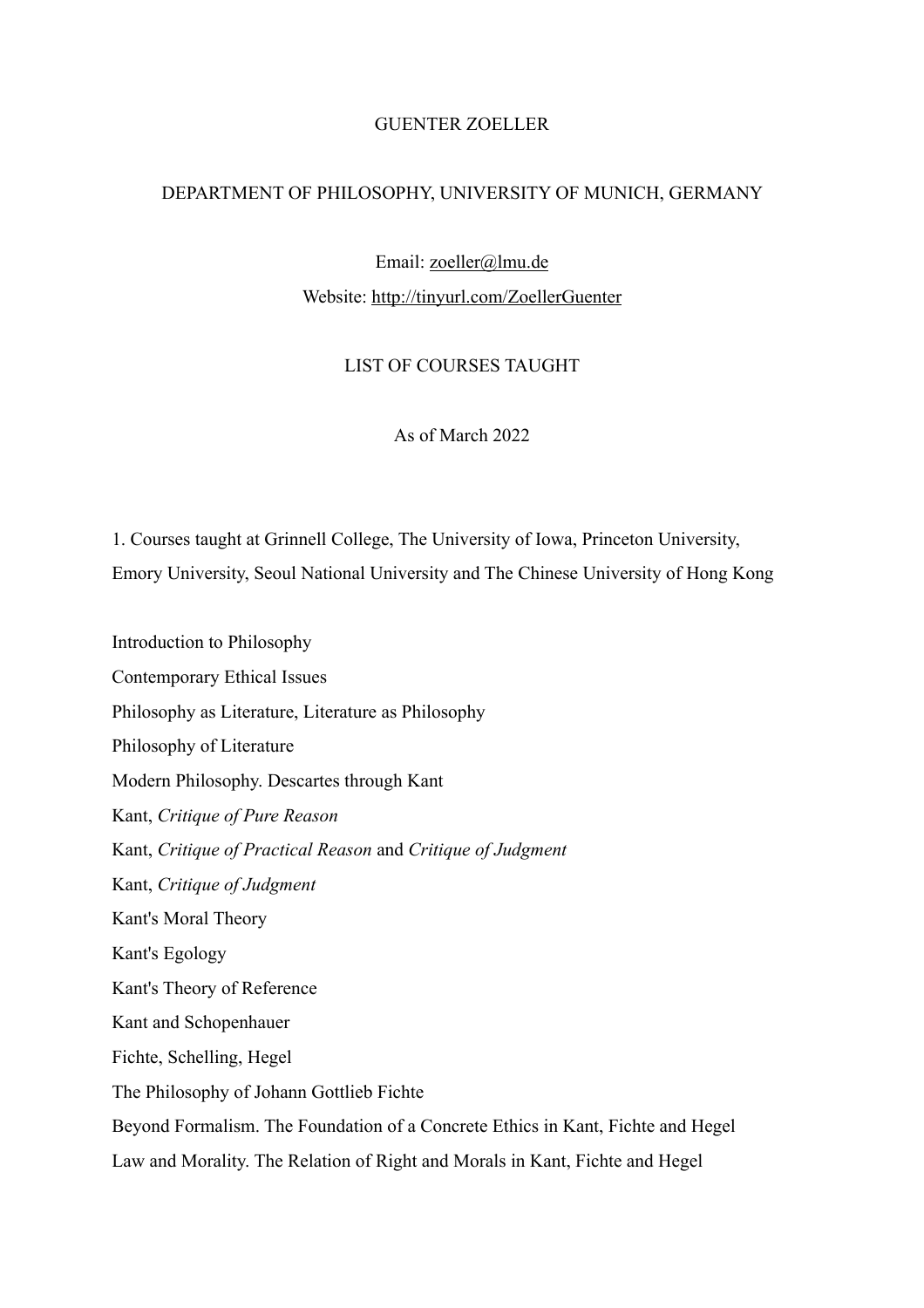Aesthetic Theories of Kant, Hegel and Adorno The Sublime. Burke, Kant, Schiller, Derrida and Lyotard The Philosophy of Arthur Schopenhauer Schopenhauer's Epistemology and Metaphysics Schopenhauer's Metaphysics of Beauty 19th Century Philosophy Enlightenment, Liberation and Redemption. German Philosophy and Opera 1784-1882 Brentano, Meinong, Husserl Metaphysics. Brentano, Husserl, Heidegger Scheler and Heidegger Phenomenology and Existentialism Existentialist Philosophy Idealism and Intentionality. Kant, Husserl, Heidegger The Early Heidegger Heidegger, *Being and Time* Adorno and Heidegger

Habermas and Derrida

2. Courses taught at the University of Munich

a) Lecture Courses (*Vorlesungen*)

Kant

This Side of Good and Evil. On the Theory of Freedom in Kant and His Successors

Beyond Formalism. The Search for a Concrete Ethics in Kant, Fichte and Hegel

Knowledge and Faith. The Foundation and Limitation of Religion in Kant and German Idealism

Fichte I (through 1800)

Fichte II (after 1800)

Modern Philosophy I (Descartes to Kant)

Modern Philosophy II (Kant to Nietzsche)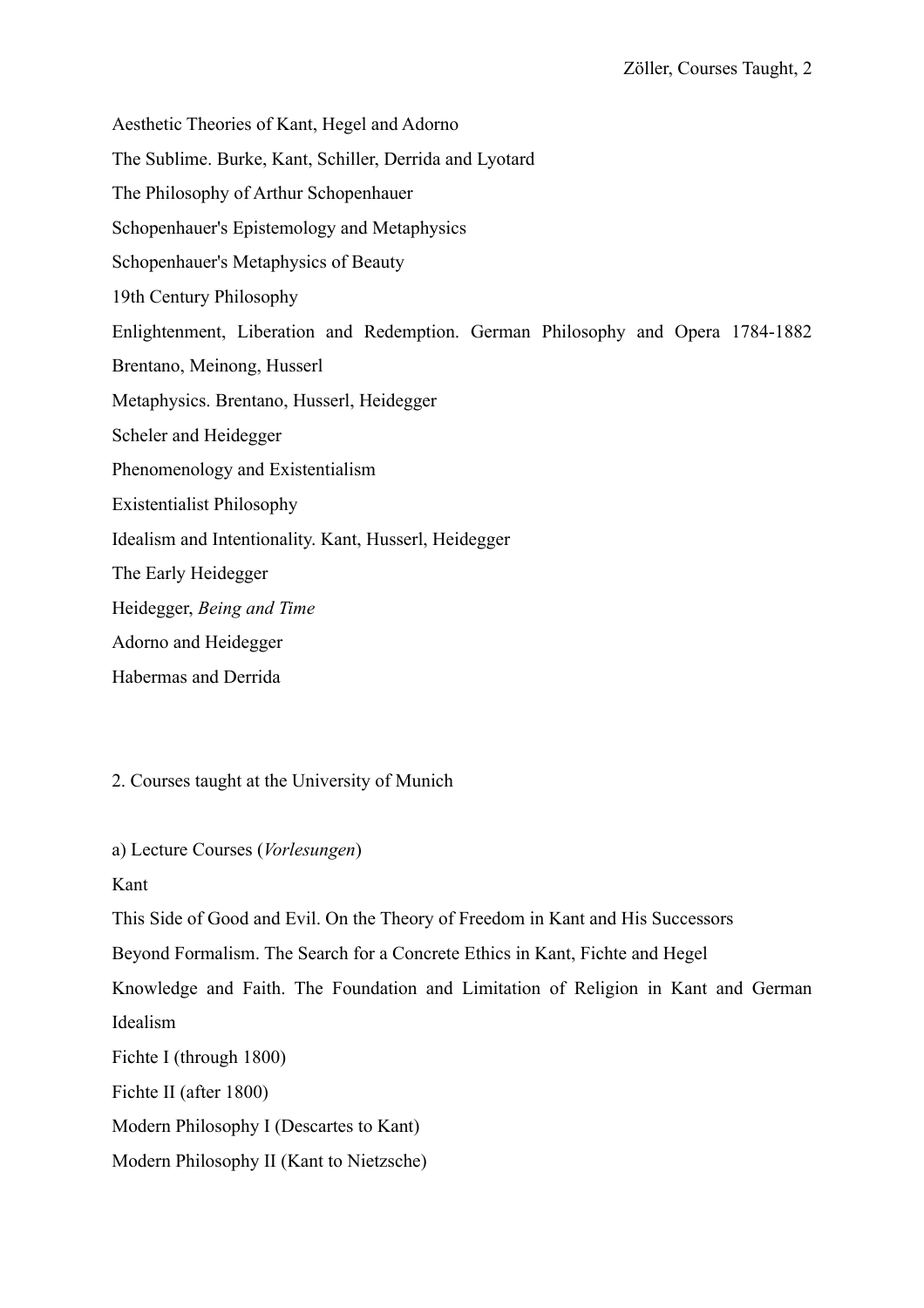Modern Philosophy II (Kant to Heidegger) Modern Philosophy (Kant and German Idealism) Schopenhauer Aesthetics and Philosophy of Art Art for Free Human Beings. Political Philosophy of Music Liberty, Equality, Community. Fichte's Political Philosophy Between Revolution and Republic Will, Freedom and Law. Determination and Self-Determination From Luther through Kant to Nietzsche

b) Lower-level Seminars (*Proseminare*) Kant's Philosophy of History The Aesthetics of the Sublime. Burke, Kant, Schiller Schiller, The Aesthetic Education of Humanity Fichte's Theory of Sociality (Venice International University) Adorno's Philosophy of Music and Aesthetics Schopenhauer, On the Fourfold Root of the Principle of Sufficient Reason "Sounding Silence:" Venice and the New Aesthetics of Tonal Art (R. Wagner, F. Liszt and L. Nono) (Venice International University) "Eloquent Beyond all Words." Th. W. Adorno's Interpretation of Beethoven (with Dr. Bernd Edelmann) (Venice International University)

c) Upper-level Seminars (*Hauptseminare*, *Fortgeschrittenenseminare*)

Republics Old and New. Political Freedom in Classical Greek and Modern European Philosophy

War and Peace. Politico- and Historico-Philosophical Perspectives from Herodotus and Thucydides to Kant and Clausewitz

Moses. The Theologico-Political Founding Figure in Modern Philosophy and Musical Composition (Venice International University)

Liberty and Security. Reading and Discussing Hobbes' *Leviathan* in English

Persons ad Properties. Foundations of Liberalism in Locke and J. St. Mill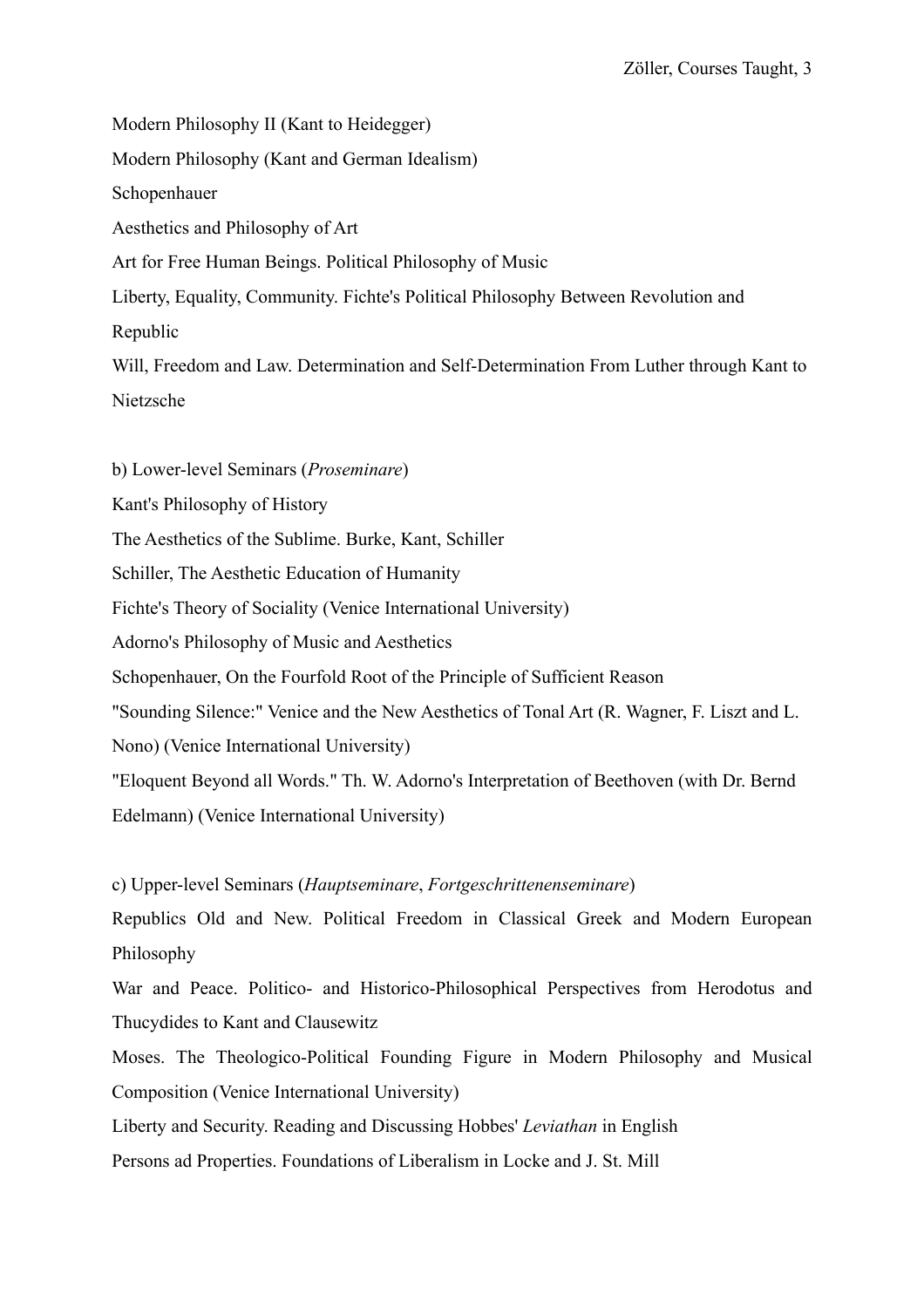Law and Freedom. Political Philosophy of Right and Power in Montesquieu

Modern Liberty. Civil and Commercial Society in Scottish Enlightenment Thought

Roman History and Modern Politics. Edward Gibbon's *History of the Decline and Fall of the Roman Empire* and the Political Philosophy of the European Enlightenment

"The Empire of Laws, and Not of Men." The Republican Tradition in North Atlantic Political Philosophy

Revolutions American and French. Foundations and Features of the Modern Republican Polity

*E pluribus unum*. Political Philosophy in the American Constitutional Debate (1787-88)

Idealist Philosophy of the I and Romantic Narratives of the I (with Prof. Dr. Bernhard Teuber)

Conjectural Beginnings of Human History Between Rousseau und Kant (with Prof. Dr.

Bernhard Teuber)

"Perpetual and Universal Peace." James Madison and Immanuel Kant on International Relations (cancelled due to Covid-19 epidemic)

Kant, *Critique of Pure Reason*

Kant's Anthropology

Kant's Teleological Thinking

Kant's Theory of Subject, Self and Soul

"This I or He or It That Thinks." Kant on the Consciousness of Oneself

"Free Self-Constraint." The Founding Principles of Concrete Practical Subjectivity in Kant's

Critical Ethics

Reediting Kant's Three *Critiques*. Issues of Text and Commentary in Critical Perspective

(with Prof. Dr. Andrea Esser, University of Jena) (Venice International

University)

Fichte, *The System of Ethics*

Fichte, *Science of Knowledge 1810*

Fichte, *Science of Knowledge 1811*

Fichte, *Science of Knowledge 1812*

Foundations of German Idealism (Kant, Jacobi, Maimon, Reinhold, Aenesidemus-Schulze,

Fichte, Hölderlin)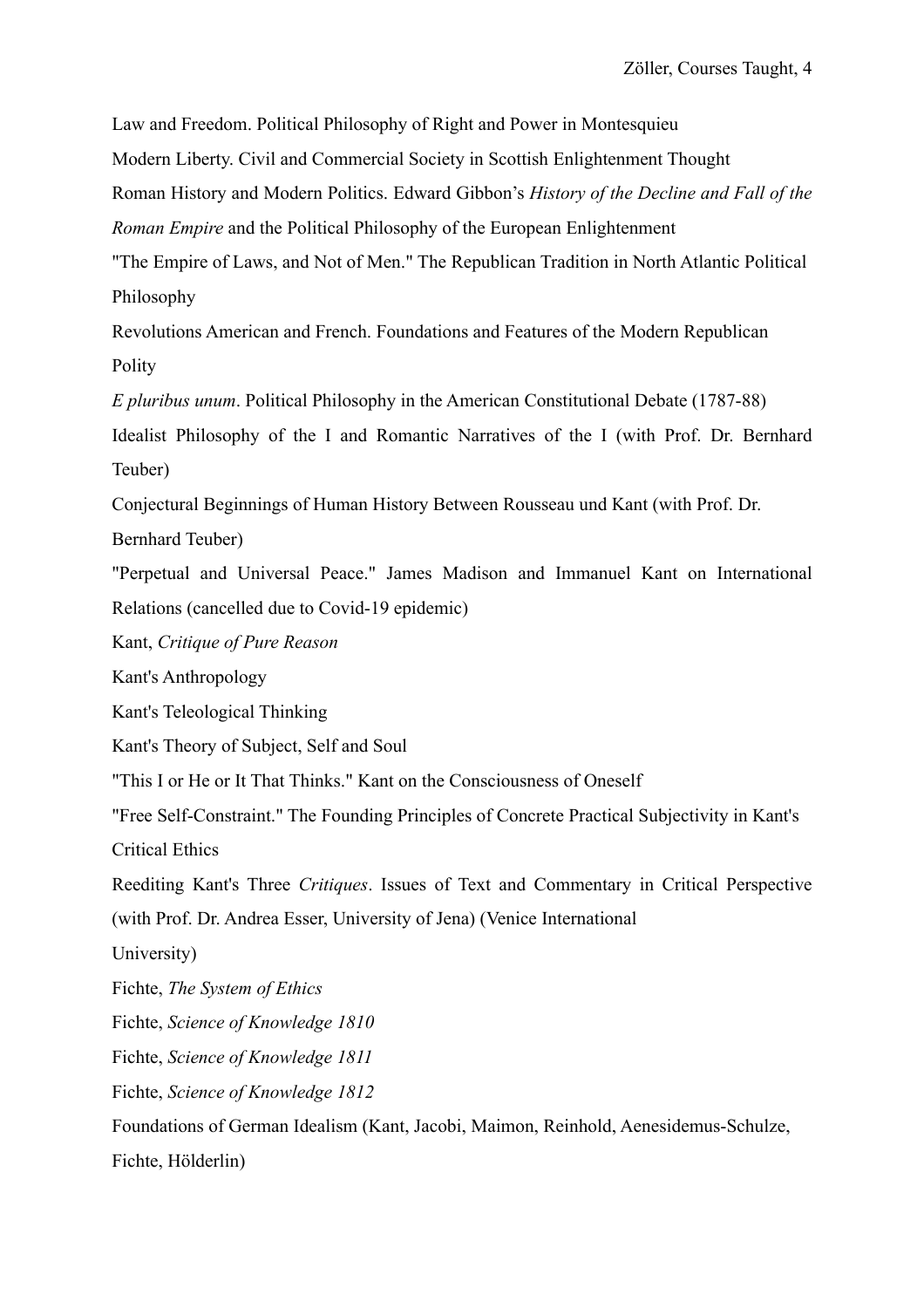The Theory of Freedom. Kant and His Successors

Beyond Formalism. The Search for a Concrete Ethics in Kant, Fichte and Hegel

Knowledge and Faith. The Foundation and Limitation of Religion in Kant and German Idealism

"Modern Ethical Life." State and Society in Hegel's *Outlines of the Philosophy of Right*

Hegel and German Idealism

Idealistist Philosophy of the I and Romantic Narration of the I (with Prof. Dr. Bernhard Teuber)

Certainty. Historical and Systematic Perspectives

Beauty in Music, Philosophically and Musicologically Considered (with Dr. Bernd

Edelmann) (Venice International University)

"The True Republic Is Only in Heaven." Political Philosophy of History in Late Fichte and Schelling

Revolutions American and French. Foundations and Features of the Modern Republican Polity

Music Drama. Wagner and Nietzsche on the Birth and Rebirth of Tragedy

Richard Wagner and Politics (with Prof. Dr. Wolfgang Rathert) (Venice International University)

*Imago mortis*. Representations of the Dead Body in Philosophy, Literature and the Arts (with Prof. Dr. Andrea M. Esser, University of Jena) (Venice International University)

#### d) FOKI (*Forschungsoberseminar Kant International*)

Regular Research Seminar on the Philosophy of Immanuel Kant on changing topics:

Natural Law

Philosophy of Freedom

Political Philosophy

Market and Power

Freedom Inner and Outer. Law and Ethics in Kant's Critical Moral Philosophy

"Freedom in Becoming." Political Philosophy of History in Kant and Hegel

e) Interdisciplinary Seminars in the International Master's Program, "Historical Discourses of Art and Image," University of Munich, University of Augsburg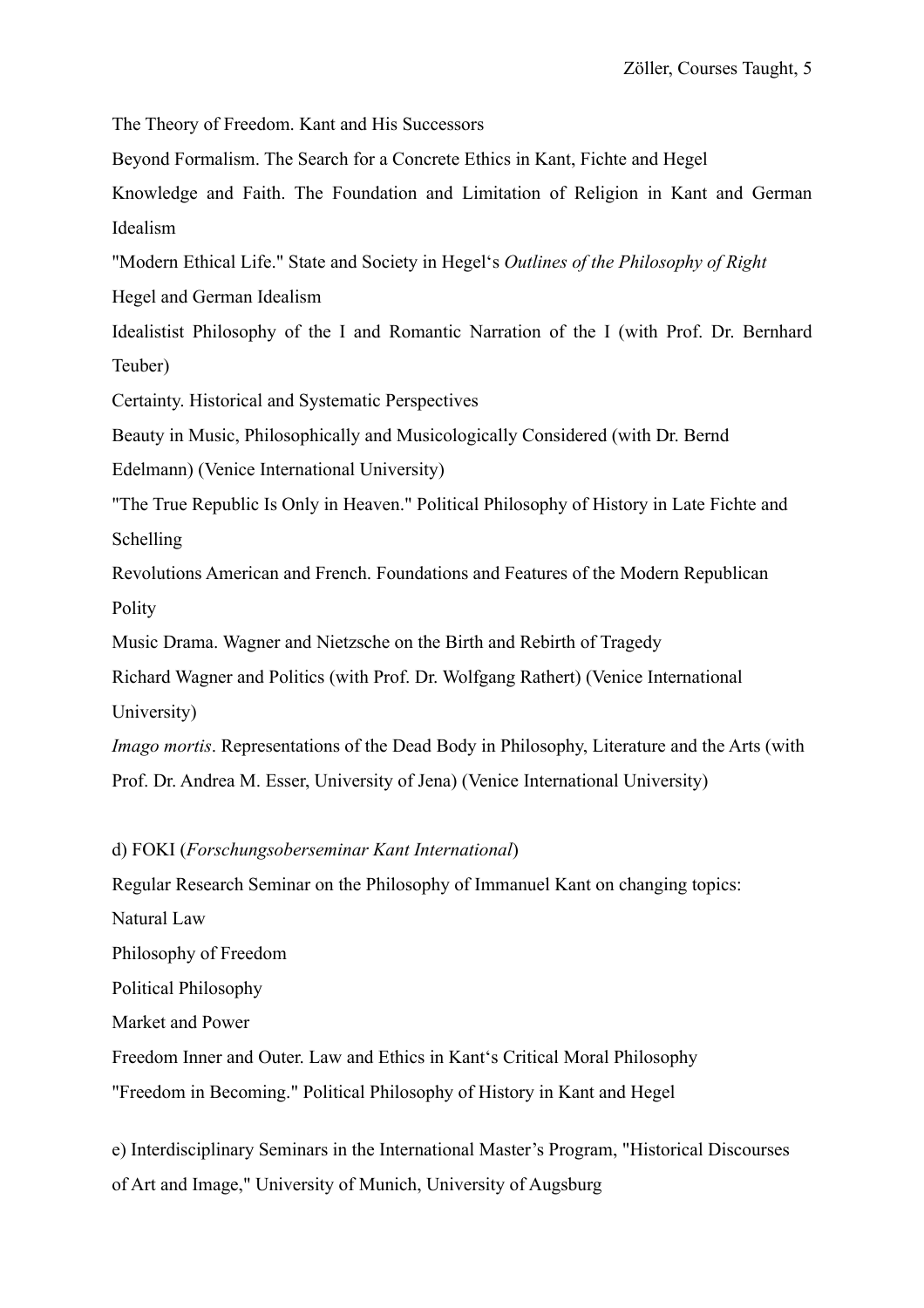and University of Eichstätt in the "Elite Network Bavaria"

Pathos and Tamed Ecstasis. Form and Anti-Form in Verbal and Visual Modern Art (with Prof. Dr. Aage Hansen-Löve, Dr. Audrey Rieber and Prof. Dr. Michael Zimmermann)

Eye Sight. The Eye As Gateway to the World and As Part of the World in Modern European Thought and Art (with Prof. Dr. Aage Hansen-Löve, Dr. Michael Weiß and Prof. Dr. Michael Zimmermann)

Temporality in Philosophy and Art in Modernity. Selected Texts and Works of Art (with Prof. Dr. Hubertus Kohle and Dr. Thomas Kisser)

Growth and Decline. Natural and Cultural Processes in Image and Thought in European Modernity (with Prof. Dr. Aage Hansen-Löve, Dr. Sarah Lindford, Dr. Michael Weiß and Prof. Dr. Michael Zimmermann)

Thinking Images. Loss and Reassurance of the Self in Romantic Philosophy and Art After J. G. Fichte (with Prof. Dr. Michael Zimmermann)

f) Seminars and Tutorials in Munich's Master of Philosophy Program

(MPhil; program phased out)

Kant

Kant's Practical Philosophy

Kant and German Idealism

Continental Philosophy from Schopenhauer to Heidegger

Theory of the Will (Kant, Fichte, Schopenhauer, Nietzsche and Heidegger)

g) Full-term Courses at Venice International University Heritage or Hindrance? Philosophical Perspectives on Religion Greek Heritage and Modern Culture. Wagner and Nietzsche on the Birth and Rebirth of Tragedy Law and Liberty. Political Freedom in the Modern Tradition Venice and the Republican Tradition. Self-Governance and Empire in Ancient and Modern Political Philosophy

Entertainment Business. Venice and the Invention of Commercial Music Theater

Comparing East and West. Self and Society in European and Asian Political Thought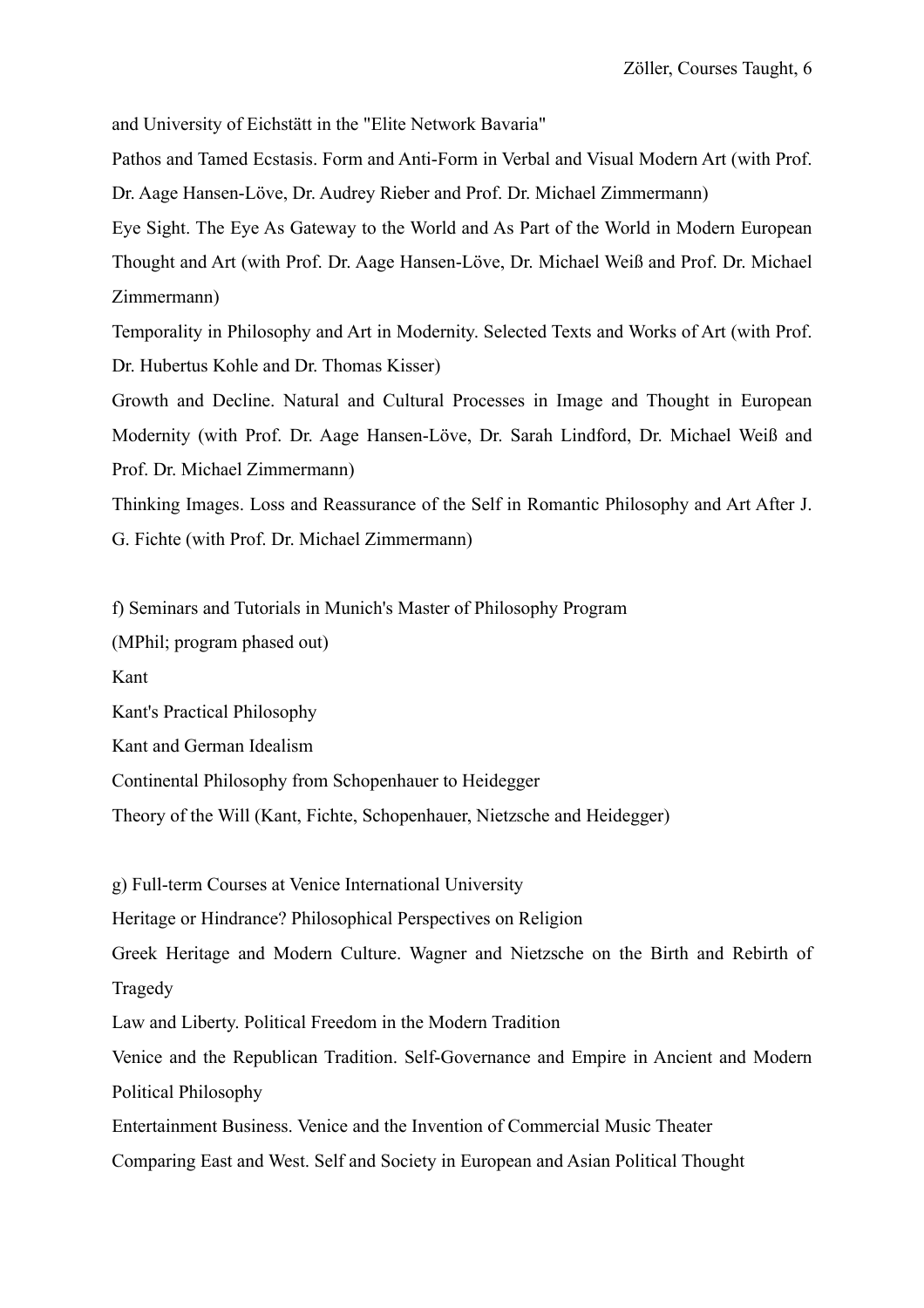Rule the Waves. Maritime Empires between Politics and Commerce (seminar cancelled due to illness)

h) Research Seminars and Colloquia (*Oberseminare*) General Freedom. Kant's *Naturrecht Feyerabend* Freedom and Constraint. Kant's Political Philosophy New Work on Kant and German Idealism Research Colloquium (regular weekly seminar [1999-2020] with master's students, doctoral students, post-docs and visiting colleagues)

i) Collaborative Lecture Series (*Ringvorlesungen*) German Philosophy from Schopenhauer to Heidegger Kant. Introduction to Critical Philosophy Freedom. Introduction to German Idealism "The Final End of All Politics." W. v. Humboldt on Civil Liberty Between Late Enlightenment and Early Liberalism. Hegel's Life, Work and Influence in Their Politico-Philosophical Context

### j) Courses Taught at Other Universities

The Body Politic. Political Biology From Aristotle to Hegel, Graduate Course, Departament of Philosophy, Federal University of Santa Catarina, Florianópolis, Brazil, August 2013 The Body Politic. Biomorphic Models of the State in Classical Greek and Classical German Philosophy, Graduate Course, Department of Philosophy, Huozhong University of Science and Technology (HUST), March 2014

Law and Liberty. Kant's Political Philosophy of Right and Obligation, School of Philosophy, Fudan University, Shanghai, P. R. China, June 2015

Universal and Perpetual Peace. James Madison and Immanuel Kant on International Relations, Federal University of Santa Catarina, Florianópolis and Federal University of Paraná, Curitiba, Brazil, May 2021

k) Courses I Had Meant to Teach

Religious Might. Political Philosophy of Religion in Mendelssohn and Kant